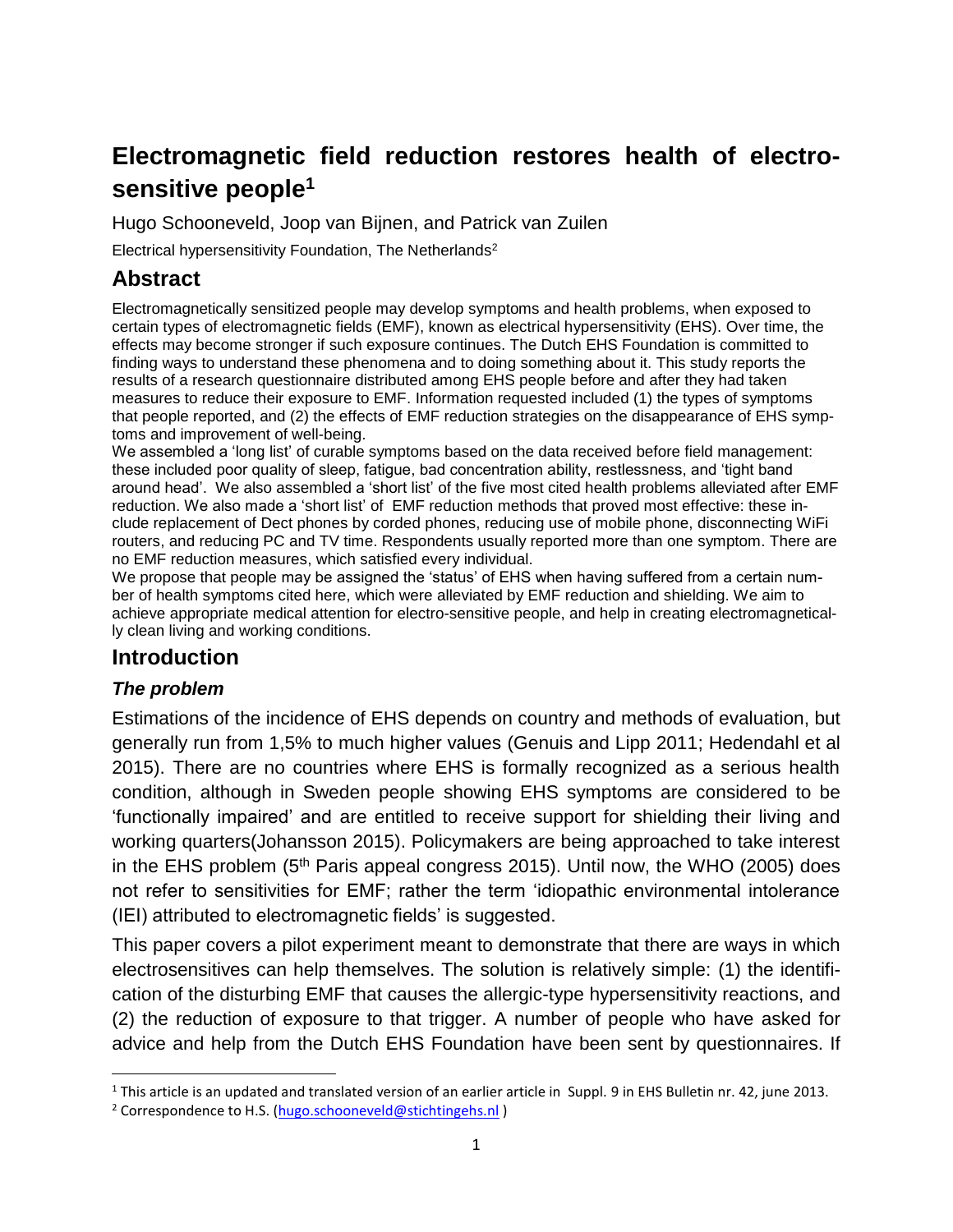they were interested in participating in a program of guided EMF reduction, or when they had recently done so, their findings were recorded as to which symptoms they experienced; the EMF reduction techniques they followed; and how their EHS symptoms changed after EMF reduction. Respondents could hire technical experts with EMF measuring expertise for assistance in field evaluation prior to and after EMF reduction programs, to ascertain that shielding and other measures were carried out according to specific installation requirements of the researchers. The survey also included 'dirty electricity', the phenomenon that certain modern electronic items disrupt the perfect 50 Hz AC sinus of our electricity grid at home and work. Such power surges may trigger electrostress linked symptoms experienced by sensitized people (Milham & Morgan 2008; Havas 2009).

It was helpful that we already had a standardized list of EHS symptoms established by the research concluded in 2008: Electrohypersensitivity (EHS) in the Netherlands – A Questionnaire survey (Schooneveld and Kuiper 2008). The selection of participants in this questionnaire is based only on their self-declared hypersensitivity to EMF and their intention to reduce EMF exposure to minimize symptoms. We followed EHS people in their homes between 2011-2012, both before EMF shielding and after EMF management by shielding and avoidance.

Interestingly, several persons sensitive to EMF demonstrated hypersensitivity to other environmental factors as well: smells, low-frequency sounds, sunlight, and several biotic or abiotic stress-inducing triggers such as pollen and fine particulates in the air (Hagstrőm et al. 2013). The symptoms developing after exposure to such triggers, variable as they are, show a clear similarity to the EHS symptoms reaction.

# **Method**

Questionnaires were distributed to those registered with the EHS Foundation [\(www.stichtingehs.nl\)](http://www.stichtingehs.nl/). The online questionnaire edition was designed with the online software program SurveyMonkey [\(www.surveymonkey.com\)](http://www.surveymonkey.com/) and was reveived and analyzed through the website of the EHS foundation.

In total, 96 persons completed the questionnaire about electromagnetic frequencies (EMF) in their home or work environment, and 68 of them delivered a complete series of answers concerning the home situation; these form the basis of the analysis as presented. There were 9 major types of questions, divided into 47 more specific questions. The major basic questions were:

Their EHS cases history; information as to their way of life; general health background; general knowledge of electromagnetic fields; list of EHS related complaints and symptoms; preferred method of avoidance of EMF; field identification and measurement before and after field reduction; eventual effects of an EMF reduction program.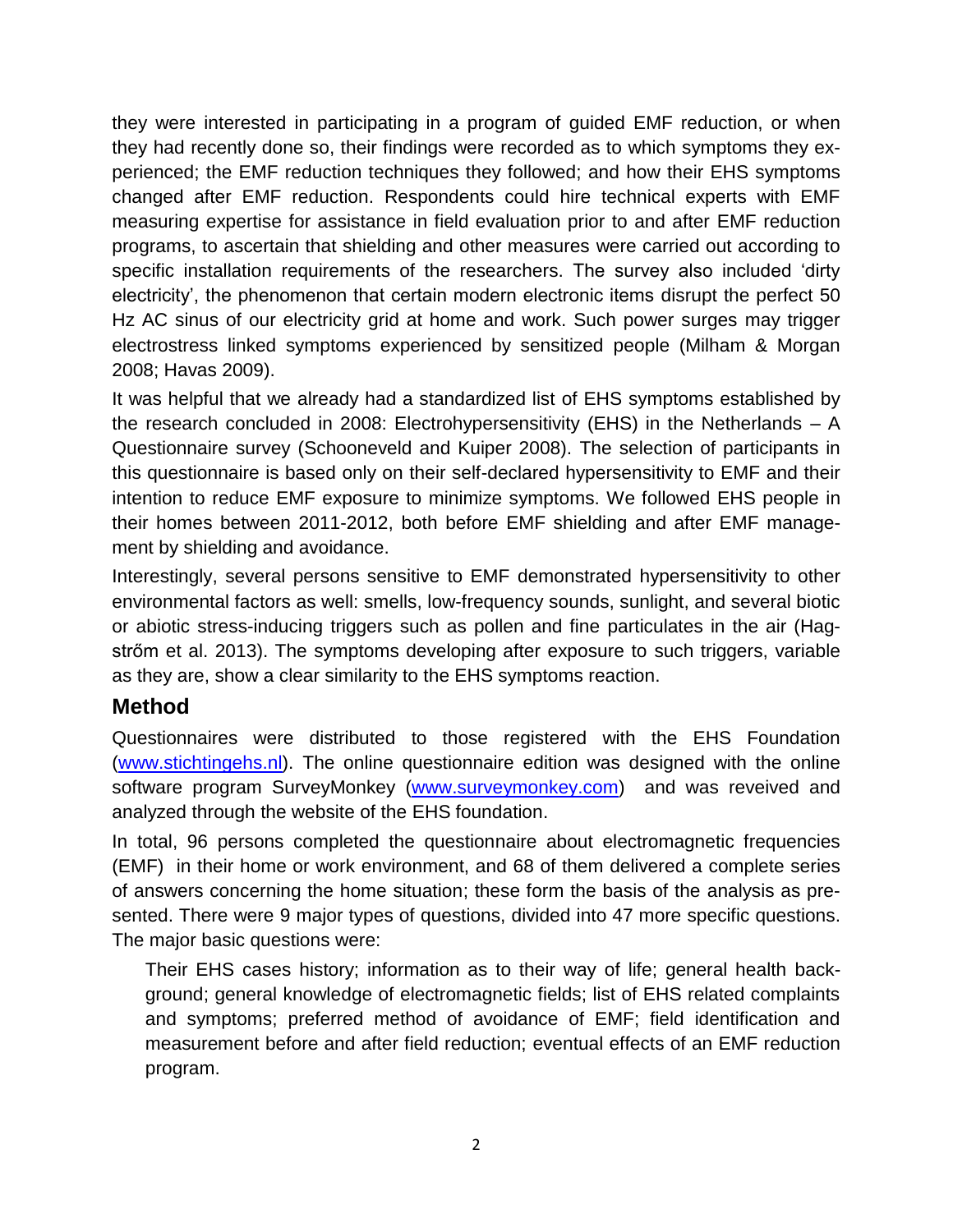Participants were asked to provide the following data:

Their health symptoms in the original unshielded situation; measurements and analysis of the EMF in their home; development of a plan to reduced EMF exposure; nature of field reduction measures; assessment of health improvements after EMF reduction.

#### *Field measurements*

Some of the respondents possessed adequate field meters for low of high frequency EMF and could assess their situation themselves. Others relied on qualified EHS measuring engineers, who were trained to monitor, measure and analyze all types of domestic EMF and 'dirty power. Sources of EMF were traced and – where possible - removed or shielded. Field measurements before and after shielding should prove that the reduction has been substantial, if not completely, effective.

### *Graphical expression of health symptoms experienced*

Self-reported grades of health improvement were expressed on a 5-point scale, running from 0 (zero, no improvement) to 4 (maximum effect, abundant health). For reasons of clarity, the data was combined to form 3 groups: scale points 0+1, 2+3, and 4. Overall, 33 categories of EHS effects were distinguished to accommodate the wide variety of symptoms reported.

### **Results**

### *Educational background of participants*

As shown in figure 1, the majority of respondents were educated to degree level.

Our interpretation is that better education enables respondents to understand the scientific nature of the EMF challenges and respond to questionnaires and to participate in scientific research. Also, EMF reduction measures sometimes involved important investments in field analyses, screening materials, books and articles, which can be perceived as complicated or scientific to those without an appropriate background.





**Figure 1**. Educational background of respondents. **Figure 2**. Degree of being satisfied after field management.

### *Gender*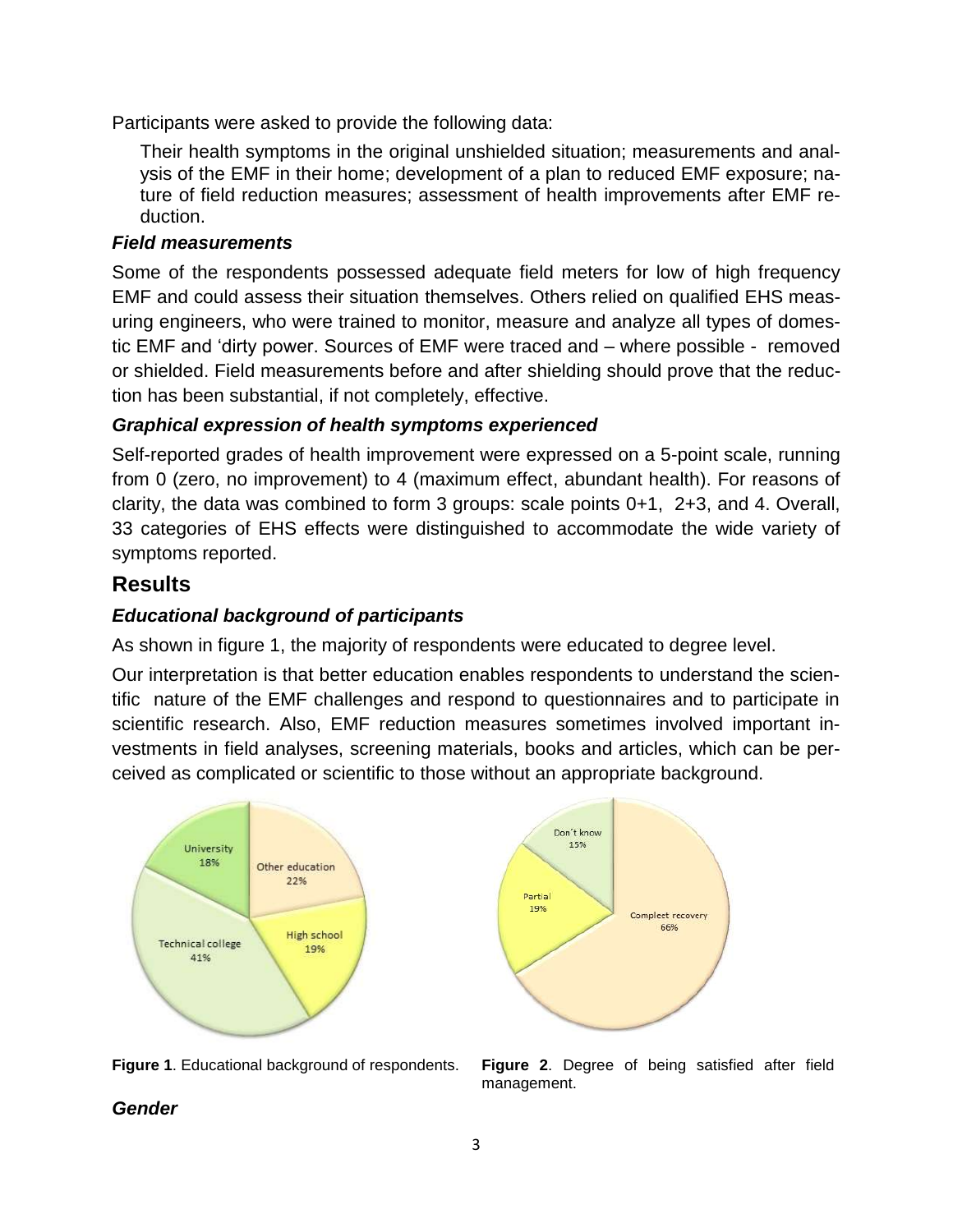Female participants formed 59% of all respondents. The average age of respondents was 56 years for the male respondents and 52 years for the female respondents. The upper age noted was 75 years.

### *Costs*

Some people could afford moving to a less electronically contaminated area in the country or abroad. Total costs of EMF reduction for those who stayed at home were variable and could mount up to several thousand euro's, or more. Average expenditures were about €3,700 for shielding materials. The cost of a total house rebuild were not included.

## *Simultaneous health problems (comorbidity)*

Almost half of the respondents reported health problems resembling those of EHS, but which are known under different names:

| • Chronic fatigue syndrome (CVS)         | 16 cases |
|------------------------------------------|----------|
| • Fibromyalgia (FM)                      | 7 cases  |
| • Multiple chemical sensitivity (MCS)    | 5 cases  |
| • Post-traumatic stress dystrophy (PTSD) | 3 cases  |

## *Environmental triggers other than EMFs threatening health*

Most of the respondents reported also sensitivities specifically for*:*

| • Strong sounds                        | 18 cases  |
|----------------------------------------|-----------|
| • Odors of noxious synthetic chemicals | 16 cases  |
| • Cleaning agents                      | 10 cases  |
| • Ultralow frequency sounds            | 12 cases  |
| $\bullet$ (Sun)light                   | 10 cases. |
|                                        |           |

### *EMF reduction by avoidance of EMFs of household equipment*

There are several ways to reduce exposure, for instance by moving away from the source of EMF, by switching off all electricity at home, by disconnection or by shielding the EMF source or by changing equipment to items emitting lower levels of EMF.

radiating less EMF. Several methods have been employed successfully by different respondents, as shown in figure 3.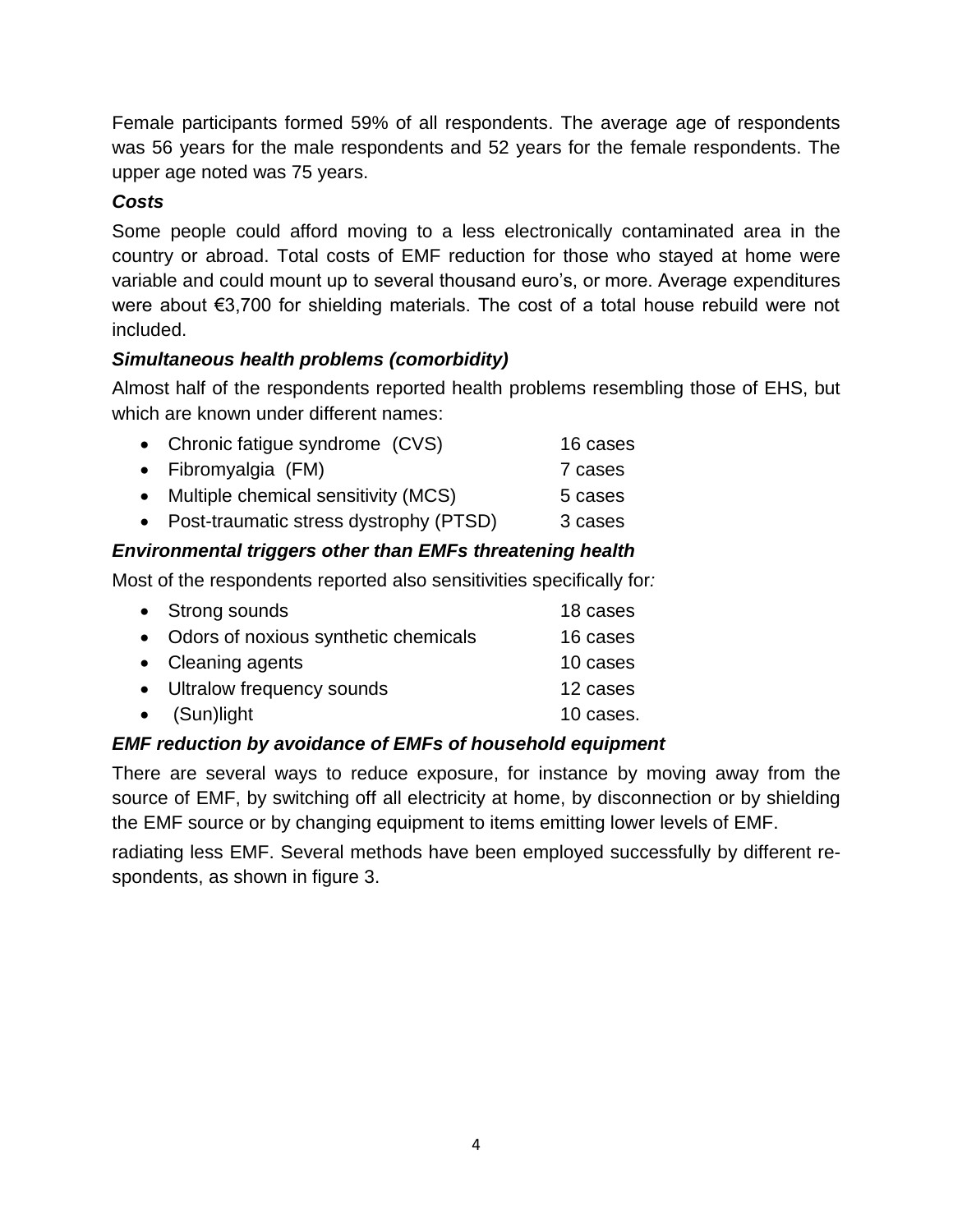



The simplest remedy to fight EHS is not using home equipment which emits EMF on a 24/7 hrs basis, like DECT phones, mobile phones, tablets and WiFi routers. All other attempts to reach a negligible electromagnetic radiation level will fail if these sources are not eliminated first. Hard wired connections cost relatively little. A prerequisite is that family members or colleagues sharing the same living space cooperate and agree with this hard wired protocol.

People differ in sensitivity as well as the frequency spectrum that bothers them. Some suffer from more than one single EMF source and can hardly bear any electrically piece of power equipment. Others, however, have been sensitized by low-frequency EMFs, such as those from common household equipment; yet others were affected by highfrequency sources such as those used in cordless or mobile communication.

#### *Reduction of low-frequency EMF by technical interventions*

All households contain pieces of electrical equipment and systems that emit lowfrequency EMF. Also the electrical circuits in walls or ceilings and floors are important sources of electrical and/or magnetic fields from AC voltages, currents and 'dirty electricity'. General methods for field reduction include – among others - switching off all power, disengaging motors, disconnecting electrical equipment, shielding equipment or shielding from externally sourced radiofrequency fields from neighbouring properties or cell phone masts.

Figure 4 shows how technical interventions reduced field exposure. As shown in this figure, the four most effective methods of decreasing EMF exposure are the replacement of energy saving lamps, connecting equipment to proper earth, to place PC and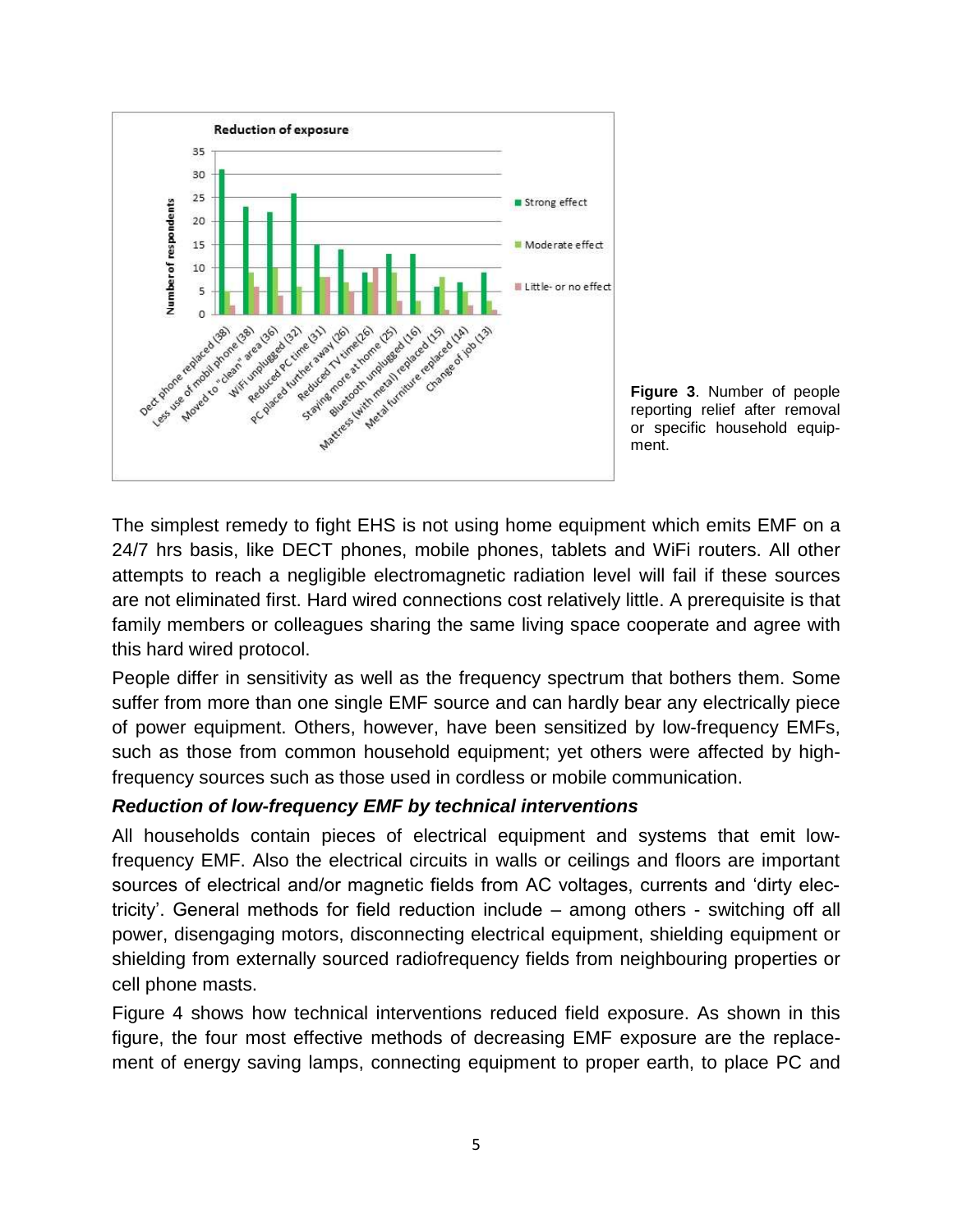peripherals far away, and shielding connecting cords. What's more: these measures cost very little and can easily be done by the layman.



**Figure 4**. Number of people engaged in interventions to minimize specific fields from household equipment.

### *The problem of ''dirty power'*

It appears that the non-polluted 'clean' 230V 50Hz current waves in domestic wiring systems are not of concern to most electrosensitive people. It is the presence of electric surges and currents causing problems with the 'dirty' low frequency EMF's they emit.

Energy saving lamps, electronic equipment and electric motors take up power from the wiring in a highly irregular erratic, non-sinusoidal wave. That holds true for all 'nonlinear' users, such as handheld kitchen devices and hobby machinery. The problem is that wherever a non-linear piece of equipment is activated in the house, the 'dirty power' is emitted from wires everywhere in the house. Avoiding such dirty fields is difficult, as the cables are always close by and partially harmful in seating and sleeping areas. Dirty power EMF are difficult to detect, owing to their specific frequencies and low voltage magnitude, typically in the milliVolt range. Yet, exposure can be harmful. The EMF caused by the electric surges in household wiring can be neutralized by applying shielded wires throughout the house, and other measures. Figure 5 indicates what survey respondents found useful for reducing dirty power electricity at home or at work.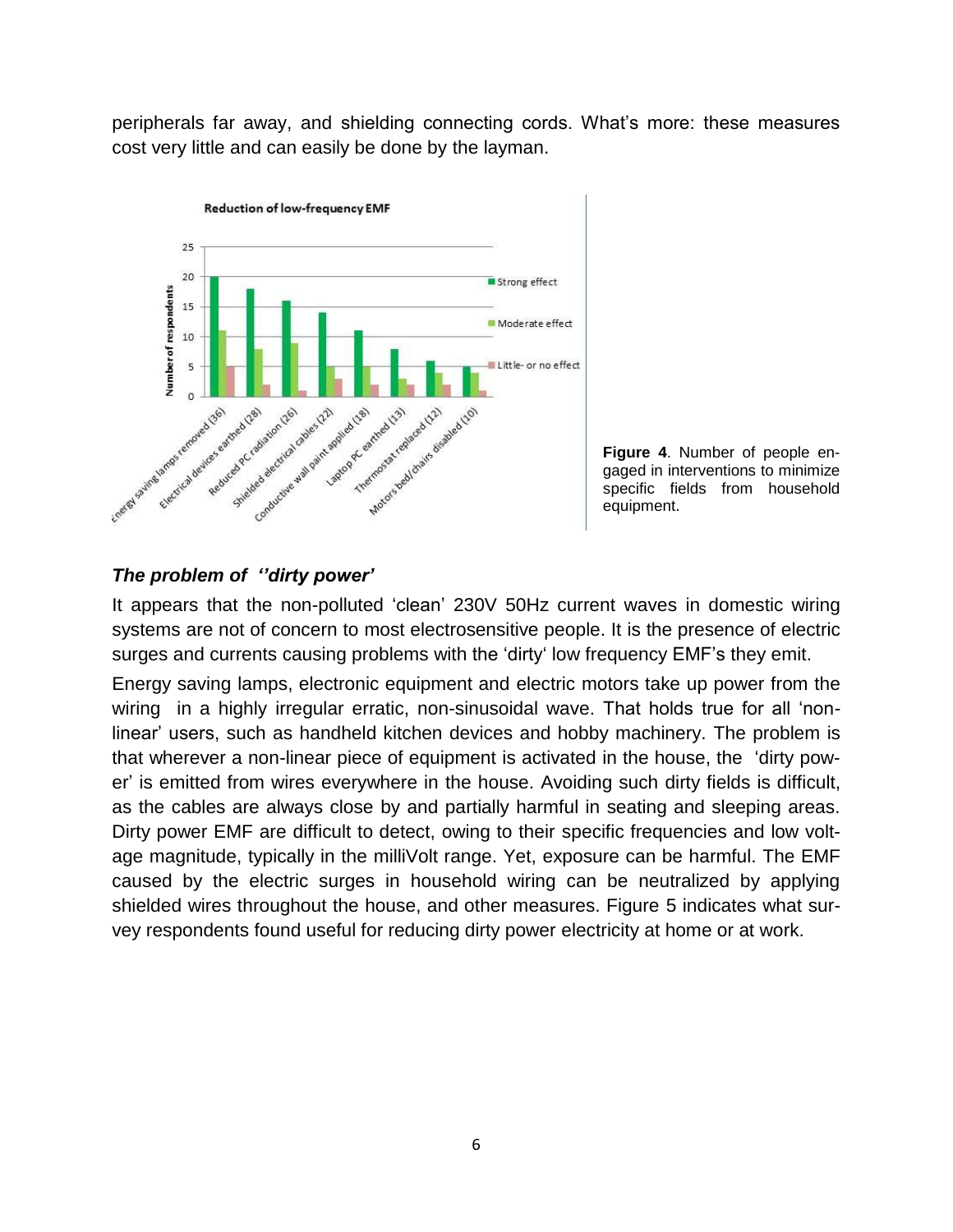



**Fig. 5**. Number of people reporting different methods of dirty power reduction.

#### *Reduction of radiofrequency fields from outside*

EMF from cell phone masts, or EMF from DECT phones or Wi-Fi access routers in neighboring homes permeate through partywalls, building materials do not prevent EMF from passing through. Wearing clothes with EMF reflecting tissue properties can be helpful for personal protection. Sleeping under a EMF reflecting canopy (Faraday cage) can improve sleep quality, if installed properly. EMF can be blocked by painting walls with carbon containing and electricity conducting paint or wall paper. Windows may be coated with metal film which reflects EMF, such as glass type HR++ (available in the Netherlands). Also, small-mesh wire netting of stainless steel can form an EMFreflecting external house screening. [Please check for installation guidelines, shielding properties and earthing requirements].

*Warning*: using EMF radiating equipment inside the screened room will greatly increase exposure because the fields are beamed back into the interior and mobile phones must radiate with more power to communicate with the base station.. Expert measurements of EMF strength is required for a successful screening program. Figure 6 shows which procedures people have used successfully. The majority have painted their walls and ceilings with specialized high attenuation paints.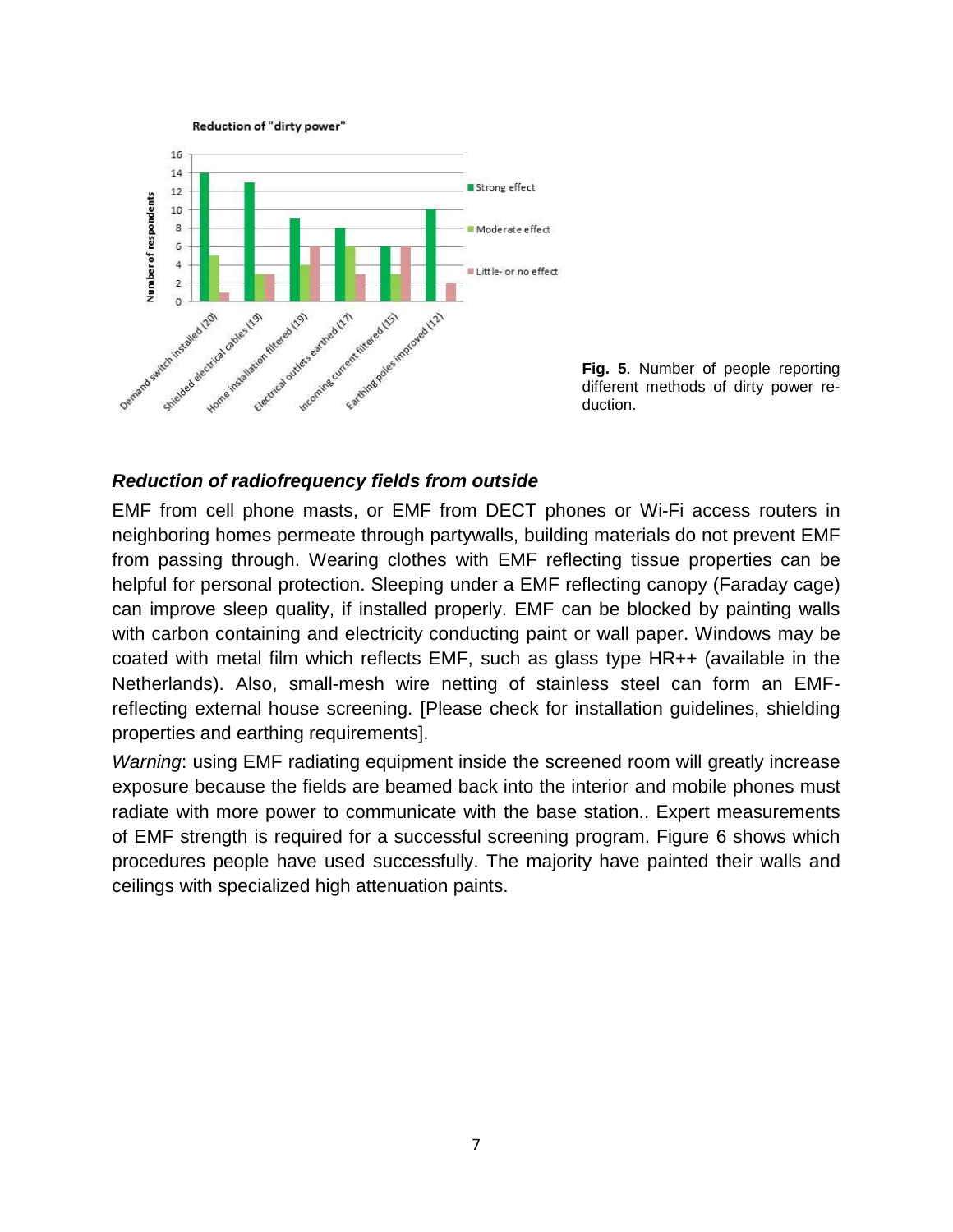

**Reduction of high frequency EMF** 

**Figure 6**. Number of people reporting beneficial effects of shielding against radiofrequency EMF from outside.

#### *Analysis of the health complaints reported in the survey*

The respondents were asked to comment on their EHS symptoms and how these had been alleviated by EMF shielding. Figure 7 illustrates a total of 33 symptoms mentioned by at least two respondents. The bar chart indicates the most frequently improved symptoms under expert shielding. That is, with the exception of 'ear ringing', or tinnitus, which might be triggered by other factors, in addition to EMF.

Two persons reported to suffer from diabetes (type not specified). One of these learned that EMF reduction alleviated his problem. That is consistent with an observation of Magda Havas (2009) and Milham and Morgan (2008) suggesting that dirty electricity in household wiring can trigger diabetes type-2.

#### **Discussion**

We have demonstrated that people who are sensitive to certain EMFs and show symptoms of EHS may well help themselves, once the nature of the EMF sources has been identified and neutralized. Symptoms may be relatively insignificant such as 'hearing' hissing sounds, or may seriously hinder social outlook, possibly generating depressive and possibly suicidal feelings. Symptoms will rarely improve without appropriate action to minimize exposure to the particular EMF.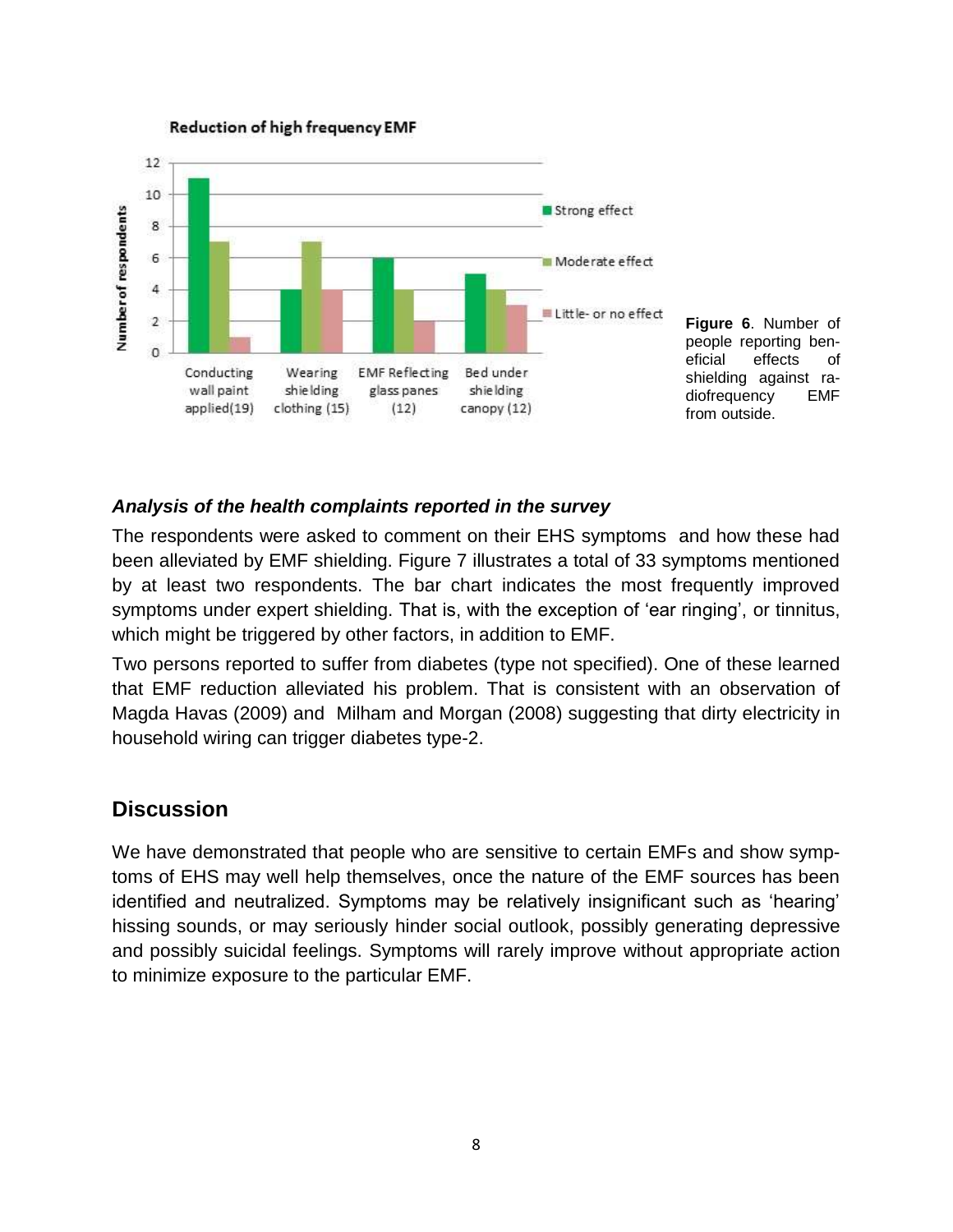

**Figure 7**. Ranking the 33 mostreported EHS symptoms based on their relative occurrence. Bar colours indicate the effectiveness of EMF reduction, whatever their nature. Between brackets, the number of persons reporting that particular symptom. The more frequent occurring symptoms benefit most from EMF reduction. On the basis of this distribution the condition of EHS can be decided upon when at least 9 out of the top-20 symptoms are reported. (see text for details).

#### *Effective field reduction and alleviation of health problems*

The large majority of respondents (66%) in this survey were helped by effective shielding. A minority reported a moderate success. It should be born in mind that people with severe EHS distress do not always improve with mere field reduction. A severe case of EHS should also pay attention to lifestyle factors, exercise, diet, and a positive emotional overhaul.

Those persons suffering from additional environmental illnesses other than EHS, such as MCS, CFS, also report a major improvement in symptoms at the same time, as and when triggering EMFs are taken care of.

Data arranged in another fashion shows that most symptoms can be alleviated by proper EMF reduction measures. The most common problems, such as sleep quality, fa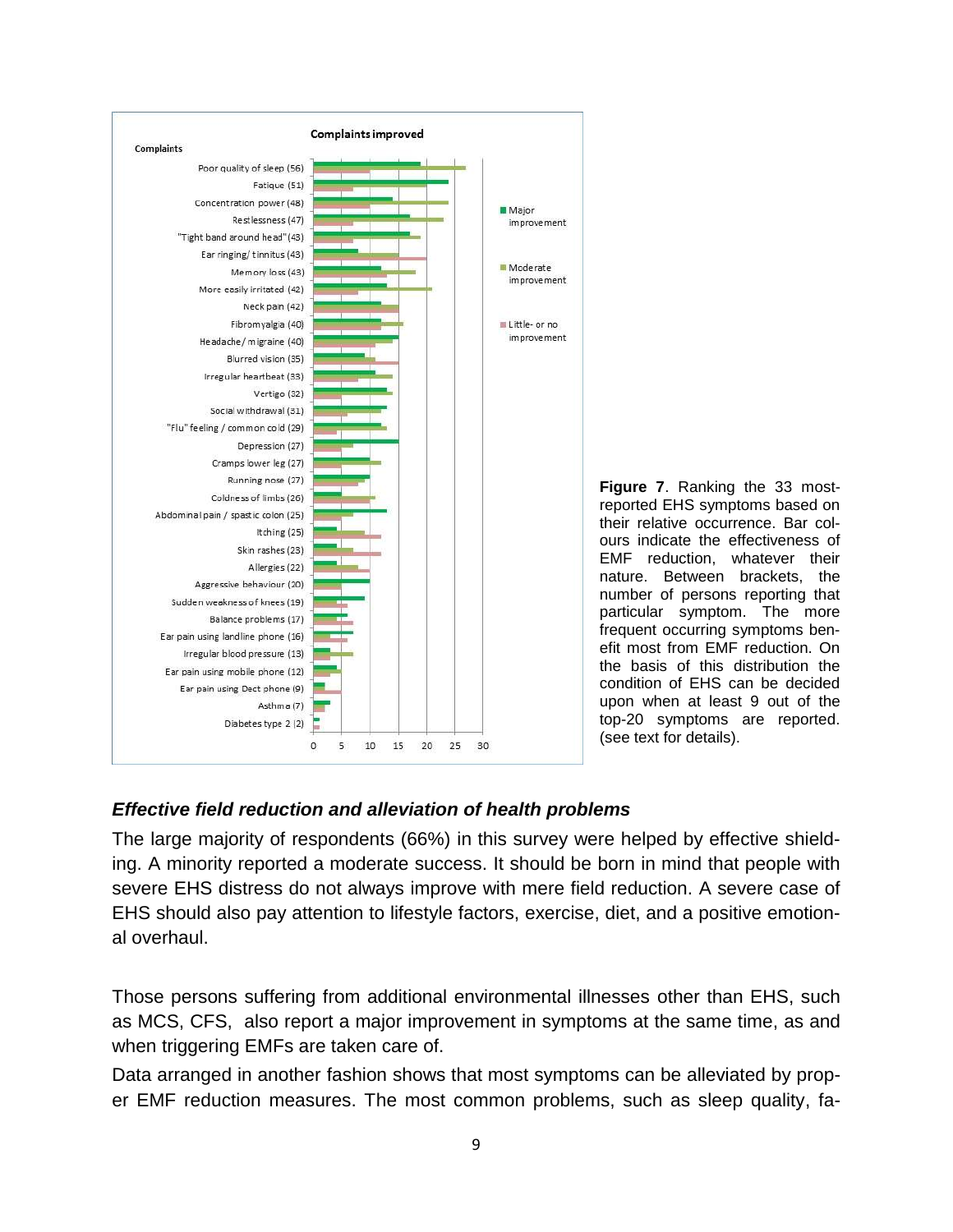tigue, concentration, restlessness, and 'tight band around the head' are shared by about half of the respondents. The remainder have other problems that might be solved by the same field reduction methods. This means that EHS is a 'condition' that can be dealt with by field management, once the triggering frequencies have been identified.

### *EHS diagnosis*

There is a urgent wish among medical practitioners to have some sort of diagnostic criteria for EHS, not to prescribe medication, but rather to give the patient adequate support and advice. Professor Dominique Belpomme from the Parisian based cancer institute ARTAC has been working with EHS patients for many years and has over 1000 cases diagnosed and treated. Tests include an analysis of the cerebral bloodstream (Belpomme 2015). When the test results deviate from accepted average values, the patient receives a certificate stating that he or she is electrohypersensitive and that this person should be shielded and protected against exposure to EMF. An organization of Austrian physicists (AG-EMF 2012) prepared a reference report to help doctors recognize and understand patients with EHS, and to give advice on EMF reduction matters, where appropriate.

We suggest that our results point to a reliable diagnosis of electrosensitivity. We follow a 'no-nonsense' approach based on an everyday approach to ascertain the cause of respondent's health problems and do something practical and reduce levels of EMFs in homes and workplaces. No other formalities are required. It is self-evident that EMF reduction methods should meet scientific standards , with reading registered before and after shielding, to ensure a reliable level of protection.

As most survey respondents reported several ailments, an EHS certification could – for example - be awarded once he or she has documented that field reduction alleviated (most of) the EHS symptoms experienced. Of course, there is much space for subjective considerations, and an objective set of criteria, such as proposed by Dariusz Leszczynski (2010) is highly desirable. But time is pressing and it is no use waiting for refinement of underlying criteria, as the problems are serious and growing right now. Action is needed immediately to minimize potential suffering.

Igor Belyaev and colleagues (2015) are well aware of the pitfalls of unprofessional field reduction measures and of the concerns of physicians consulted. They see it as important that a physician treats the medical symptoms in the first place. But they also emphasize the need for lifestyle coaching that contains advice on exercise, eating a healthy diet, reduction of work load to avoid stress, a good sleep regime among other lifestyle choices.

We should make clear that EHS symptoms exhibited by an individual may change over time. We recall that the original signals of electrical hypersensitivity in early papers in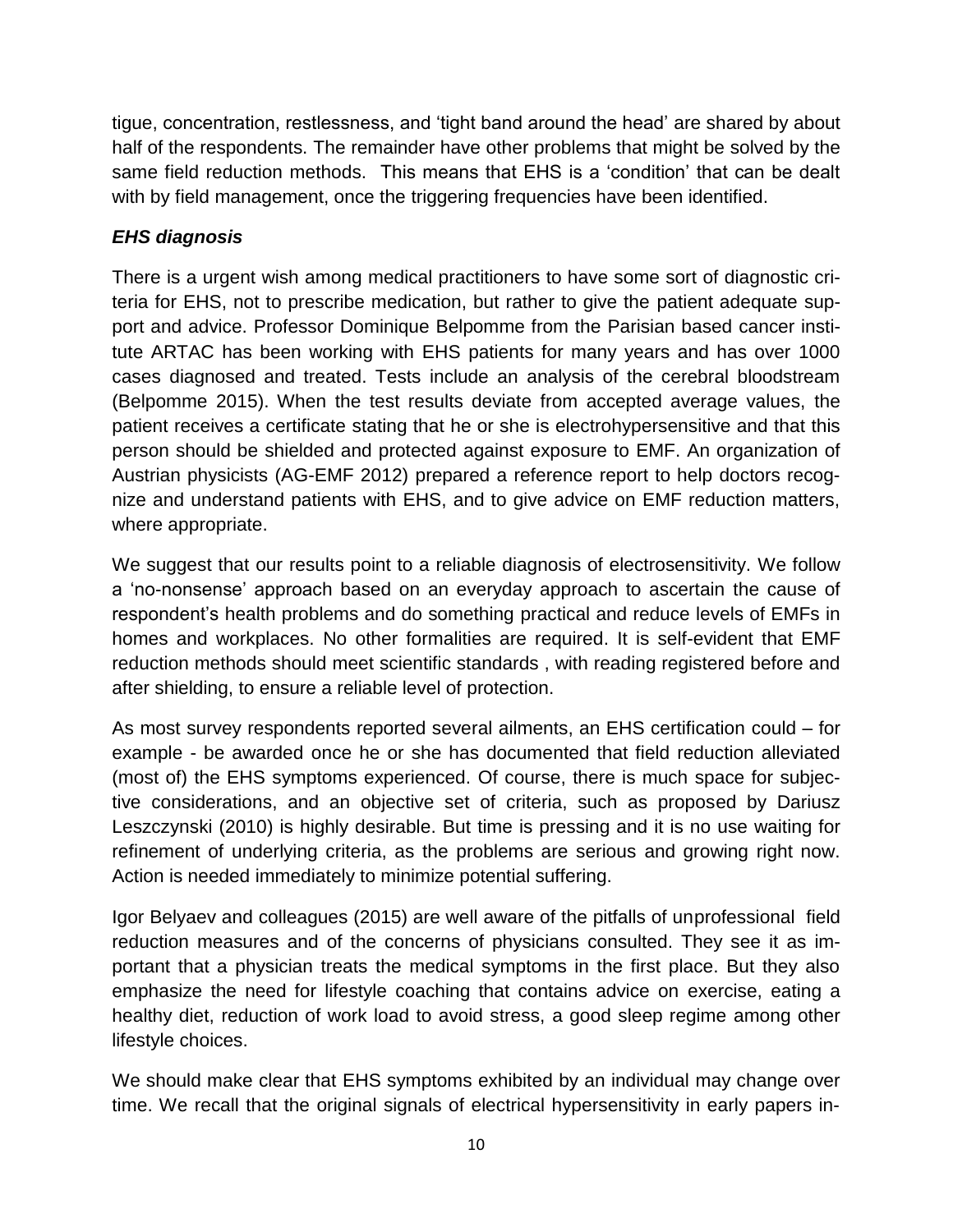clude skin rashes and a series of other ailments that cover our present spectrum of effects. However, skin rashes are reported rather rarely, nowadays, which could be the result of the change in types of electronic equipment over the years. Therefore, with regard to changes in electronic equipment in our 'infosphere' (new term invented in Sweden – Johansson 2015), surveys might yield different results, when investigated in later years. EHS symptoms may shift to include other phenomena induced by the mostly pulsed radiofrequency EMF (Redmayne & Johansson 2015). Without help, such electrosensitives will lose social contacts and be marginalized permanently. Removing or shielding from the triggering EMFs, by whatever means, often alleviates the symptoms, within a few days.

In summary, the EHS symptoms reported vary widely among electrosensitives and various methods adopted to reduce symptoms are equally variable. This lack of consistency may contribute to the level of scepticism around EHS. A diagnostic protocol is needed for the medical profession, consistent across Europe. No wonder, therefore, that EHS is not easily accepted by critics. A diagnostic protocol is badly needed by the medical profession (Hedendahl et al. 2015).

We have suggested the adoption of a practical solution: check whether symptoms match with those listed in our figure 7 and verify that there have been successful attempts to minimize exposure to EMF, thereby minimizing EHS symptoms and restoring good health.

# **References**

**5th Paris Appeal Congress -** *International Scientific Declaration on Electromagnetic Hypersensitivity and Multiple Chemical Sensitivity*, Brussels May 2015. [http://appel-de-paris.com/?page\\_id=1667&lang=en](http://appel-de-paris.com/?page_id=1667&lang=en)

**AG-EMF**.**2012.** *Guideline of the Austrian Medical Association for the diagnosis and treatment of EMFrelated health problems and illnesses (EMF syndrome).* Consensus paper of the Austrian Medical Association's EMF Working Group (AG-EMF). Adopted 3rd March 2012 in Vienna.11.pp. <http://tinyurl.com/ng2xcrs>

**Belpomme D. 2015** *Reliable disease biomarkers characterizing and identifying electrohypersensitivity and multiple chemical sensitivity as two etiopathogenic aspects of a unique pathological disorder.* Rev. environ. Health 30/4: 251-271.

**Belyaev I., A. Dean, H. Eger, G. Hubman, R Landrisovits, O. Johansson, M. Kern, M. Kundi, P. Lecher, W. Mosgöller, K. Muller, G. Oberfeld, P. Ohnsorge, P. Pelzmann, C. Scheingraber and R. Thill 2015.** *EUROPAEM EMF guide 2015 for the prevention, diagnosis and treatment of EMF-related health problems and illnesses*. Rev. Environ. Health 30: 337-371.

**Genuis S. and C.T. Lipp 2011.** *Electromagnetic hypersensitivity: Fact or fiction?* Sci.Total Environ. 103- 112.<http://tinyurl.com/jn6sulm>

**Hagström M., J. Auranen, O. Johansson and R. Ekman 2012.** *Reducing electromagnetic irradiation*  and fields alleviates experienced health hazards of VDU work. Pathophysiol.19:81-87. <http://tinyurl.com/hg3n7f4>

**Havas M. 2009**. *Dirty electricity elevates blood sugar among electrically sensitive diabetics and may explain brittle diabetes.* Electromagn. Biol. Med.27:2,135—146. http://www.ncbi.nlm.nih.gov/pubmed/18568931